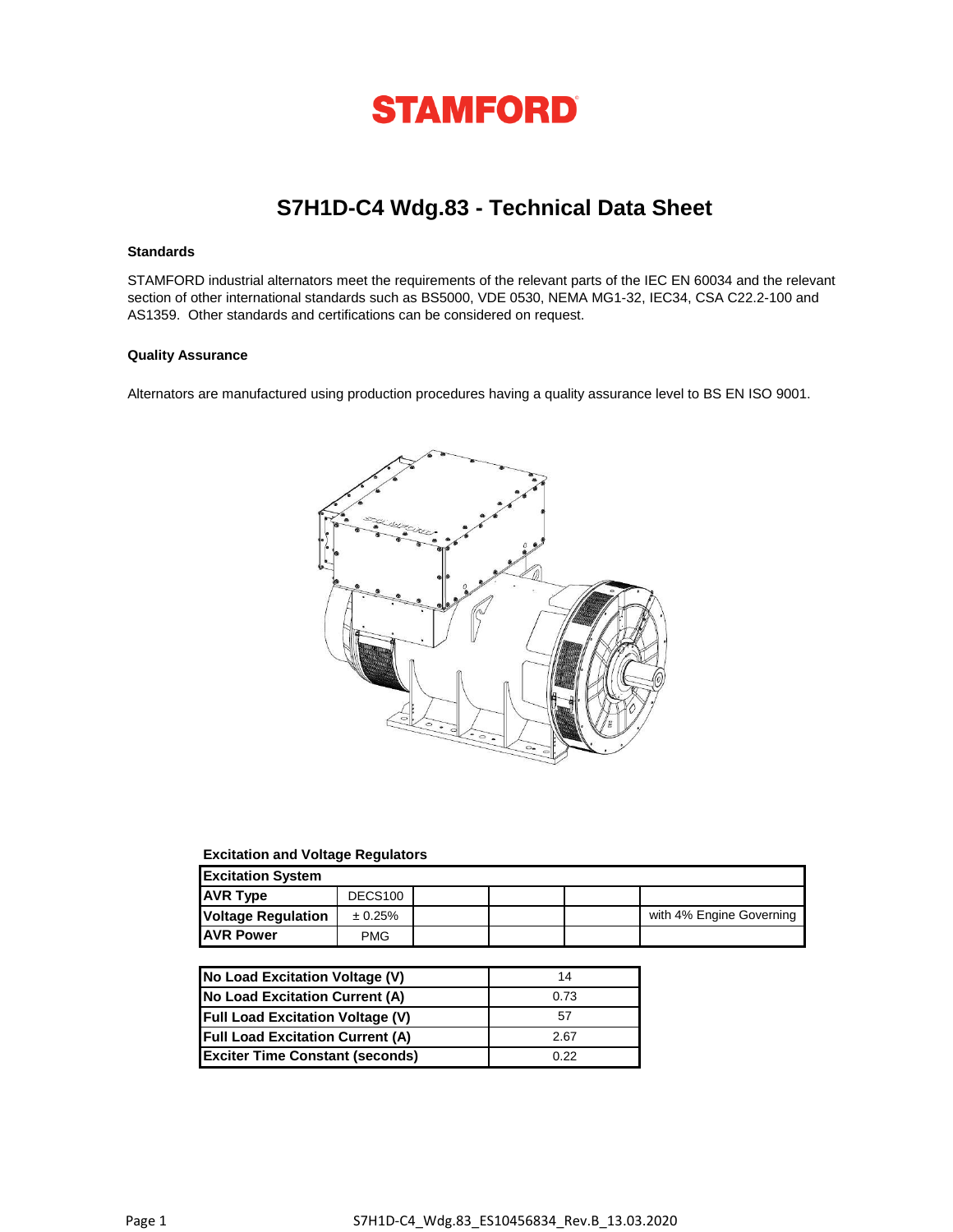

| <b>Electrical Data</b>                                  |                                                                    |                                                                                         |  |  |  |  |  |  |
|---------------------------------------------------------|--------------------------------------------------------------------|-----------------------------------------------------------------------------------------|--|--|--|--|--|--|
| <b>Insulation System</b>                                |                                                                    | н                                                                                       |  |  |  |  |  |  |
| <b>Stator Winding</b>                                   | Double Layer Lap                                                   |                                                                                         |  |  |  |  |  |  |
| <b>Winding Pitch</b>                                    |                                                                    | 5/6                                                                                     |  |  |  |  |  |  |
| <b>Winding Leads</b>                                    |                                                                    | 6                                                                                       |  |  |  |  |  |  |
| <b>Winding Number</b>                                   |                                                                    | 83                                                                                      |  |  |  |  |  |  |
| Number of Poles                                         |                                                                    | 4                                                                                       |  |  |  |  |  |  |
| IP Rating                                               |                                                                    | IP <sub>23</sub>                                                                        |  |  |  |  |  |  |
| <b>RFI Suppression</b>                                  |                                                                    | BS EN 61000-6-2 & BS EN 61000-6-4, VDE 0875G, VDE 0875N.<br>Refer to factory for others |  |  |  |  |  |  |
| <b>Waveform Distortion</b>                              |                                                                    | NO LOAD < 1.5% NON-DISTORTING BALANCED LINEAR LOAD < 5.0%                               |  |  |  |  |  |  |
| <b>Short Circuit Ratio</b>                              |                                                                    | 1/Xd                                                                                    |  |  |  |  |  |  |
| Steady State X/R Ratio                                  |                                                                    | 15.09                                                                                   |  |  |  |  |  |  |
|                                                         |                                                                    | <b>50 Hz</b>                                                                            |  |  |  |  |  |  |
| Telephone Interference                                  |                                                                    | <b>THF&lt;2%</b>                                                                        |  |  |  |  |  |  |
| Cooling Air Flow                                        |                                                                    | $2.541$ m <sup>3</sup> /sec                                                             |  |  |  |  |  |  |
| Voltage Star (V)                                        | 10500                                                              | 11000                                                                                   |  |  |  |  |  |  |
| Voltage Parallel Star (V)                               |                                                                    |                                                                                         |  |  |  |  |  |  |
| Voltage Delta (V)                                       |                                                                    |                                                                                         |  |  |  |  |  |  |
| kVA Base Rating (Class H) for<br>Reactance Values (kVA) | 1080                                                               | 1080                                                                                    |  |  |  |  |  |  |
|                                                         | <b>Saturated Values in Per Unit at Base Ratings and Voltages</b>   |                                                                                         |  |  |  |  |  |  |
| Xd Dir. Axis Synchronous                                | 2.63                                                               | 2.40                                                                                    |  |  |  |  |  |  |
| X'd Dir. Axis Transient                                 | 0.21                                                               | 0.19                                                                                    |  |  |  |  |  |  |
| X"d Dir. Axis Subtransient                              | 0.16                                                               | 0.14                                                                                    |  |  |  |  |  |  |
| Xq Quad. Axis Reactance                                 | 1.72                                                               | 1.56                                                                                    |  |  |  |  |  |  |
| X"q Quad. Axis Subtransient                             | 0.31                                                               | 0.28                                                                                    |  |  |  |  |  |  |
| XL Stator Leakage Reactance                             | 0.12                                                               | 0.11                                                                                    |  |  |  |  |  |  |
| X2 Negative Sequence Reactance                          | 0.20                                                               | 0.18                                                                                    |  |  |  |  |  |  |
| X0 Zero Sequence Reactance                              | 0.18                                                               | 0.16                                                                                    |  |  |  |  |  |  |
|                                                         | <b>Unsaturated Values in Per Unit at Base Ratings and Voltages</b> |                                                                                         |  |  |  |  |  |  |
| Xd Dir. Axis Synchronous                                | 3.16                                                               | 2.88                                                                                    |  |  |  |  |  |  |
| X'd Dir. Axis Transient                                 | 0.25                                                               | 0.22                                                                                    |  |  |  |  |  |  |
| X"d Dir. Axis Subtransient                              | 0.19                                                               | 0.17                                                                                    |  |  |  |  |  |  |
| Xq Quad. Axis Reactance                                 | 1.77                                                               | 1.61                                                                                    |  |  |  |  |  |  |
| X"q Quad. Axis Subtransient                             | 0.37                                                               | 0.34                                                                                    |  |  |  |  |  |  |
| XL Stator Leakage Reactance                             | 0.13                                                               | 0.12                                                                                    |  |  |  |  |  |  |
| XIr Rotor Leakage Reactance                             | 0.13                                                               | 0.12                                                                                    |  |  |  |  |  |  |
| X2 Negative Sequence Reactance                          | 0.24                                                               | 0.22                                                                                    |  |  |  |  |  |  |
| X0 Zero Sequence Reactance                              | 0.21                                                               | 0.19                                                                                    |  |  |  |  |  |  |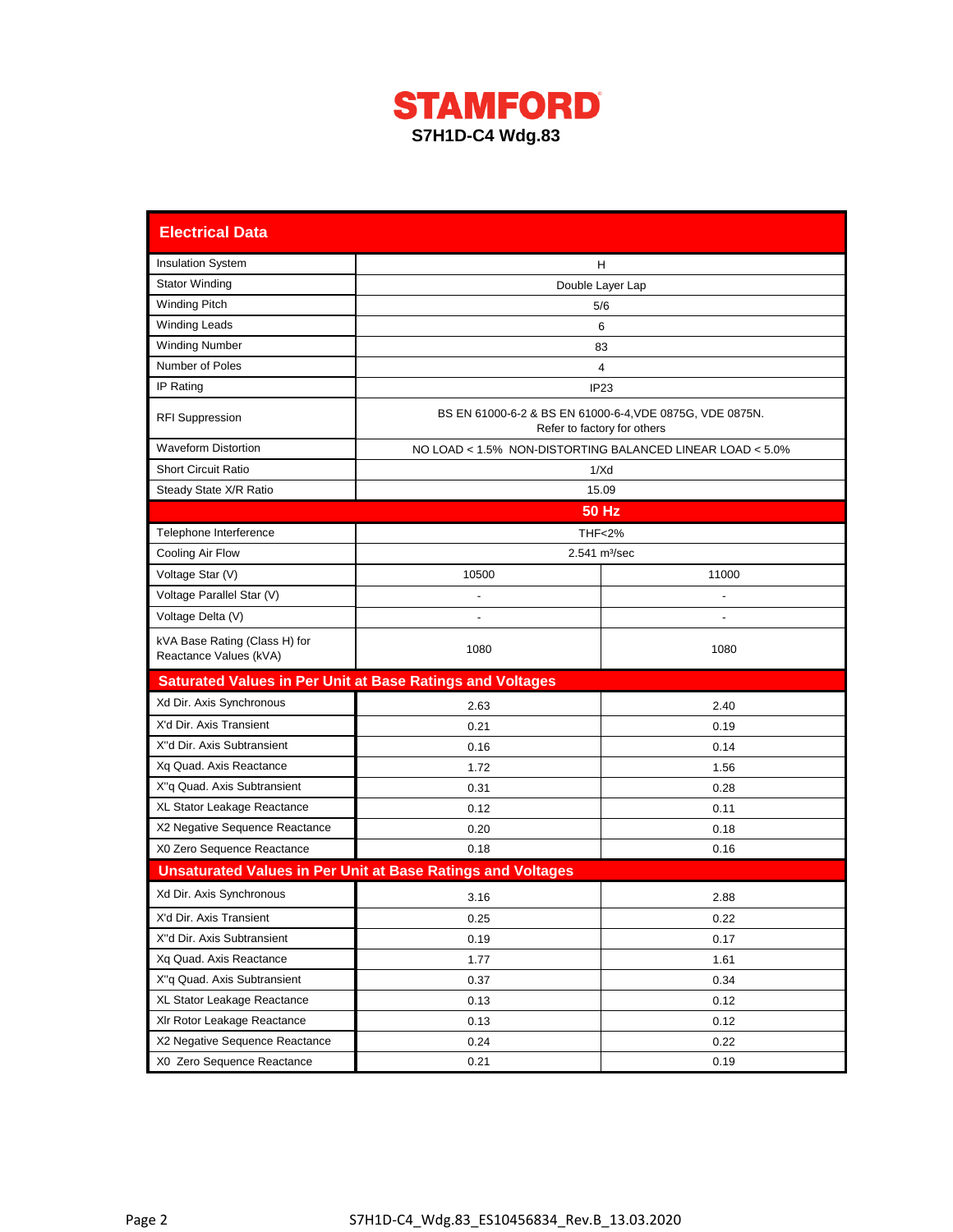

| <b>Time Constants (Seconds)</b>                                   |                                                                                                                                                                                    |                          |  |  |  |
|-------------------------------------------------------------------|------------------------------------------------------------------------------------------------------------------------------------------------------------------------------------|--------------------------|--|--|--|
| T'd Transient Time Const.                                         |                                                                                                                                                                                    | 0.124                    |  |  |  |
| T"d Sub-Transient Time Const.                                     |                                                                                                                                                                                    | 0.017                    |  |  |  |
| T'do O.C. Field Time Const.                                       |                                                                                                                                                                                    | 2.860                    |  |  |  |
| Ta Armature Time Const.                                           | 0.030                                                                                                                                                                              |                          |  |  |  |
| T"q Sub-Transient Time Const.                                     | 0.011                                                                                                                                                                              |                          |  |  |  |
| Resistances in Ohms $(\Omega)$ at 22 <sup>°</sup> C               |                                                                                                                                                                                    |                          |  |  |  |
| Stator Winding Resistance (Ra),<br>per phase for series connected |                                                                                                                                                                                    | 1.623                    |  |  |  |
| Rotor Winding Resistance (Rf)                                     |                                                                                                                                                                                    | 1.959                    |  |  |  |
| <b>Exciter Stator Winding Resistance</b>                          |                                                                                                                                                                                    | 19.56                    |  |  |  |
| Exciter Rotor Winding Resistance per<br>phase                     |                                                                                                                                                                                    | 0.103                    |  |  |  |
| PMG Phase Resistance (Rpmg) per<br>phase                          |                                                                                                                                                                                    | 1.91                     |  |  |  |
| Positive Sequence Resistance (R1)                                 |                                                                                                                                                                                    | 2.029                    |  |  |  |
| Negative Sequence Resistance (R2)                                 |                                                                                                                                                                                    | 2.337                    |  |  |  |
| Zero Sequence Resistance (R0)                                     |                                                                                                                                                                                    | 2.029                    |  |  |  |
| <b>Saturation Factors</b>                                         | 11000V                                                                                                                                                                             |                          |  |  |  |
| SG1.0                                                             | 0.222                                                                                                                                                                              |                          |  |  |  |
| SG1.2                                                             | 0.875                                                                                                                                                                              |                          |  |  |  |
| <b>Mechanical Data</b>                                            |                                                                                                                                                                                    |                          |  |  |  |
| Shaft and Keys                                                    |                                                                                                                                                                                    |                          |  |  |  |
|                                                                   | All alternator rotors are dynamically balanced to better than BS6861: Part 1 Grade 2.5 for<br>minimum vibration in operation. Two bearing generators are balanced with a half key. |                          |  |  |  |
|                                                                   | 1 Bearing                                                                                                                                                                          | 2 Bearing                |  |  |  |
| <b>SAE Adaptor</b>                                                | SAE00,0                                                                                                                                                                            | SAE00,0                  |  |  |  |
| Moment of Inertia                                                 | 25.2851 kgm <sup>2</sup>                                                                                                                                                           | 25.3068 kgm <sup>2</sup> |  |  |  |
| Weight Wound Stator                                               | 1108kg                                                                                                                                                                             | 1108kg                   |  |  |  |
| Weight Wound Rotor                                                | 578 <sub>kg</sub>                                                                                                                                                                  | 578kg                    |  |  |  |
| Weight Complete Alternator                                        | 3496kg                                                                                                                                                                             | 3398kg                   |  |  |  |
| Shipping weight in a Crate                                        | 3576kg                                                                                                                                                                             | 3478kg                   |  |  |  |
| Packing Crate Size                                                | 2400*1400*1600(cm)                                                                                                                                                                 | 2400*1400*1600(cm)       |  |  |  |
| Maximum Over Speed                                                | 2250 RPM for two minutes                                                                                                                                                           |                          |  |  |  |
| Bearing Drive End                                                 |                                                                                                                                                                                    | <b>BALL 6232</b>         |  |  |  |
| Bearing Non-Drive End                                             | <b>BALL 6319</b>                                                                                                                                                                   | <b>BALL 6319</b>         |  |  |  |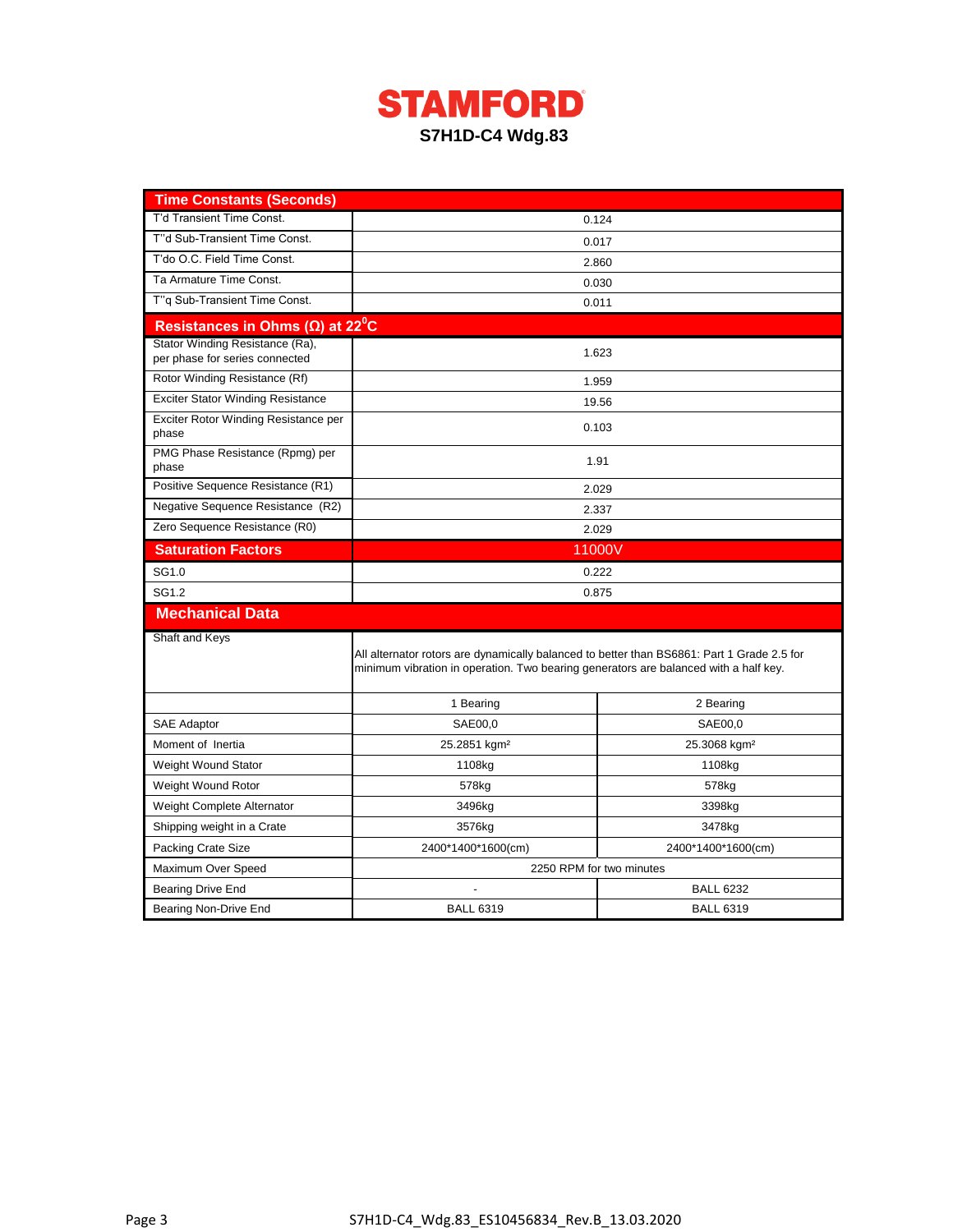

# **THREE PHASE EFFICIENCY CURVES**





**50Hz**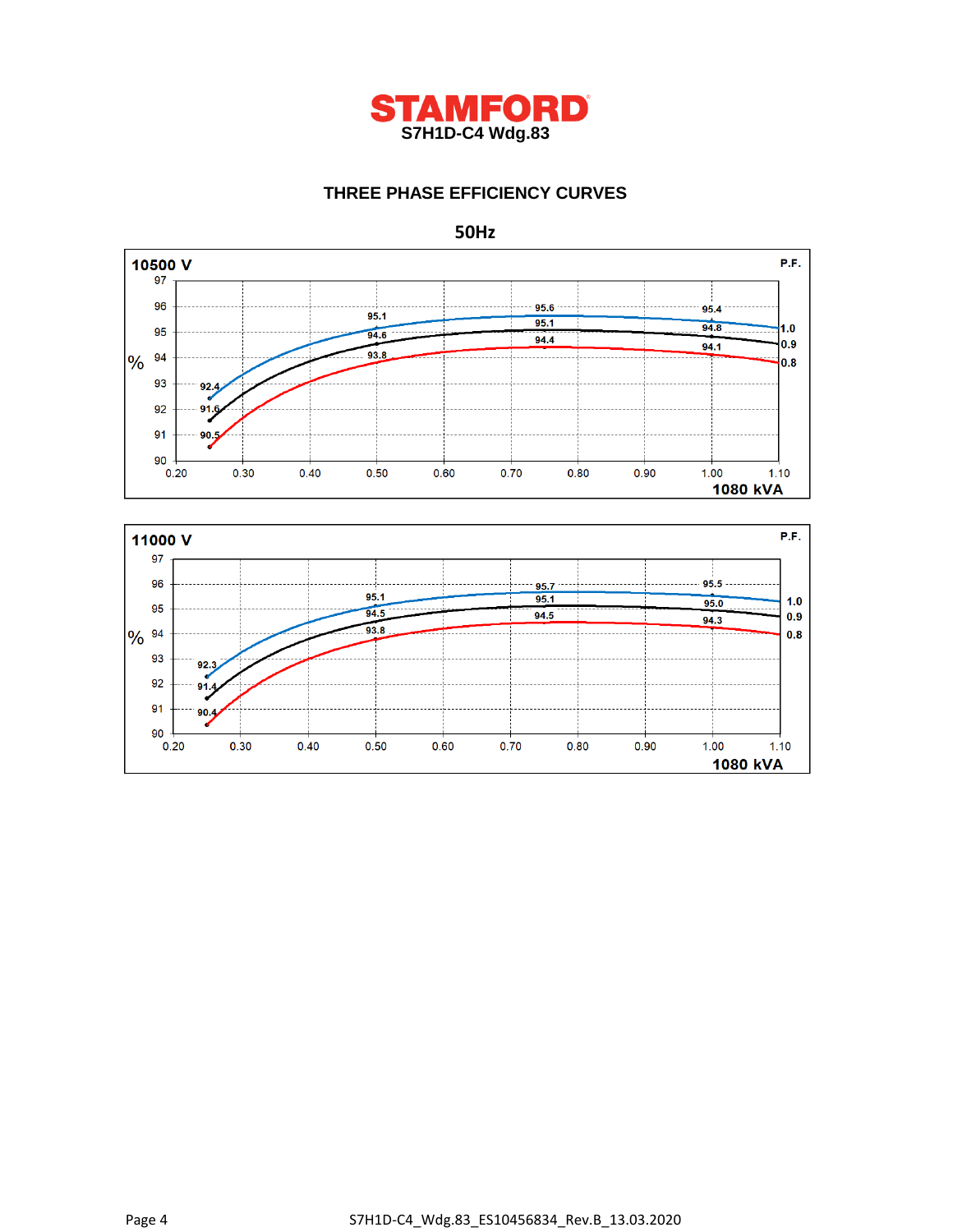



|            | <b>Transient Voltage Dip Scaling Factor</b> | <b>Transient Voltage Rise Scaling Factor</b> |                       |  |  |
|------------|---------------------------------------------|----------------------------------------------|-----------------------|--|--|
| Lagging PF | <b>Scaling Factor</b>                       | Lagging PF                                   | <b>Scaling Factor</b> |  |  |
| $\leq$ 0.4 | 1.00                                        | $\leq 0.4$                                   | 1.25                  |  |  |
| 0.5        | 0.95                                        | 0.5                                          | 1.20                  |  |  |
| 0.6        | 0.90                                        | 0.6                                          | 1.15                  |  |  |
| 0.7        | 0.86                                        | 0.7                                          | 1.10                  |  |  |
| 0.8        | 0.83                                        | > 0.7                                        | 1.00                  |  |  |
| 0.9        | 0.75                                        |                                              |                       |  |  |
| 0.95       | 0.70                                        |                                              |                       |  |  |
|            | 0.65                                        |                                              |                       |  |  |

**Note: To determine % Transient Voltage Dip or Voltage Rise at various PF, multiply the % Voltage Dip from the curve directly by the Scaling Factor.**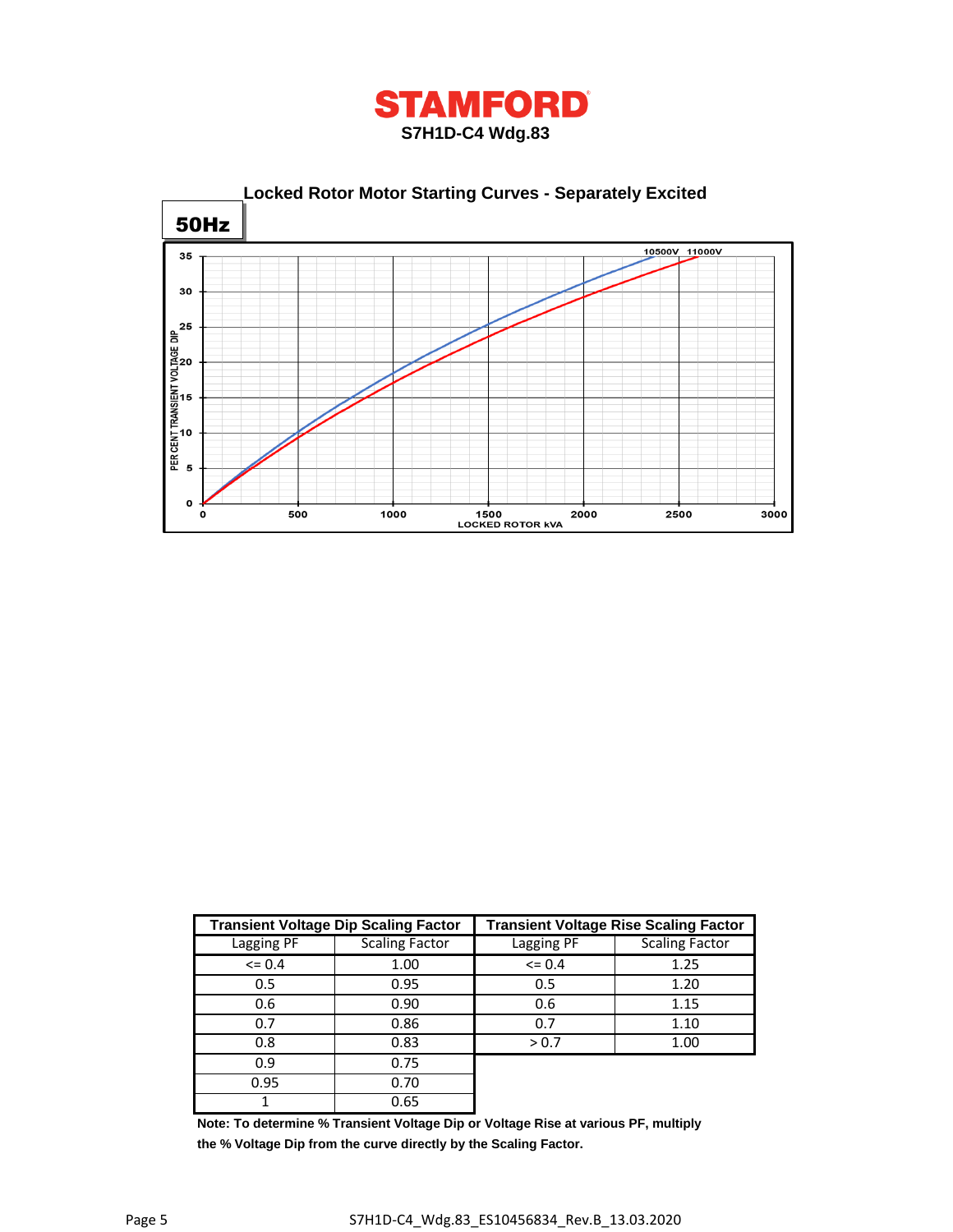

 **Three-phase Short Circuit Decrement Curve - Separately Excited**



Sustained Short Circuit = 198 Amps

#### **Note 1**

The following multiplication factors should be used to adjust the values from curve between time 0.001 seconds and the minimum current point in respect of nominal operating voltage :

|         | 50Hz     | 60Hz    |        |  |
|---------|----------|---------|--------|--|
| Voltage | Factor   | Voltage | Factor |  |
| 10500V  | X 0.95   |         |        |  |
| 11000V  | $X$ 1.00 |         |        |  |
|         |          |         |        |  |
|         |          |         |        |  |

The sustained current value is constant irrespective of voltage level

#### **Note 2**

The following multiplication factor should be used to convert the values calculated in accordance with NOTE 1 to those applicable to the various types of short circuit :

|         |        |         |        |                         | 3-phase   |        | 2-phase L-L 1-phase L-N |
|---------|--------|---------|--------|-------------------------|-----------|--------|-------------------------|
|         | 50Hz   |         | 60Hz   | Instantaneous           | $x$ 1.00  | x 0.87 | x 1.30                  |
| Voltage | Factor | Voltage | Factor | Minimum                 | $x$ 1.00  | x 1.80 | x3.20                   |
| 10500V  | X 0.95 |         |        | Sustained               | $x$ 1.00  | x 1.50 | x 2.50                  |
| 11000V  | X 1.00 |         |        | Max. sustained duration | $10$ sec. | 5 sec. | 2 sec.                  |

All other times are unchanged **Note 3**

Curves are drawn for Star connections under no-load excitation at rated speeds. For other connection (where applicable) the following multipliers should be applied to current values as shown :

Parallel Star = Curve current value X 2

Series Delta = Curve current value X 1.732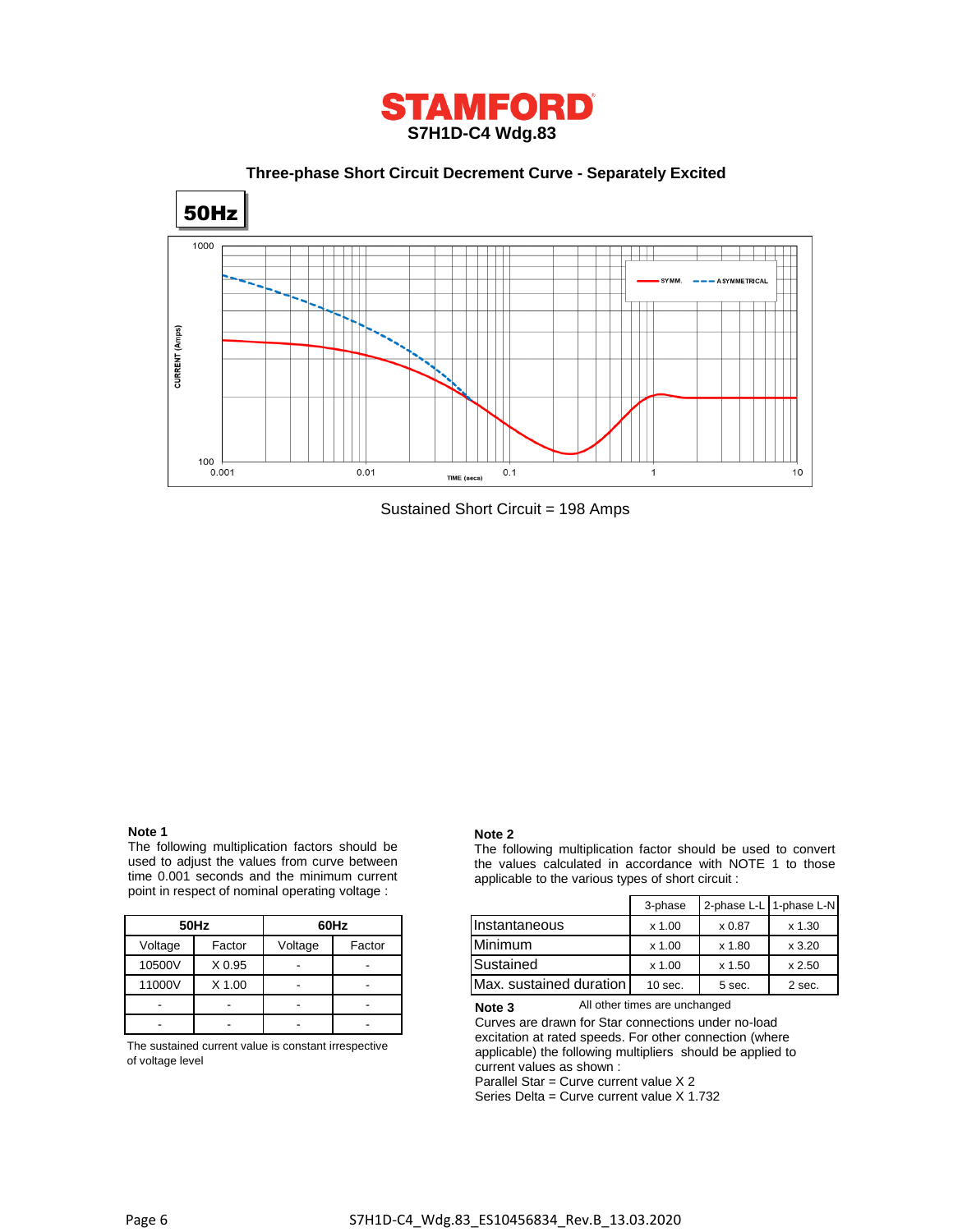

# **Typical Alternator Operating Charts**



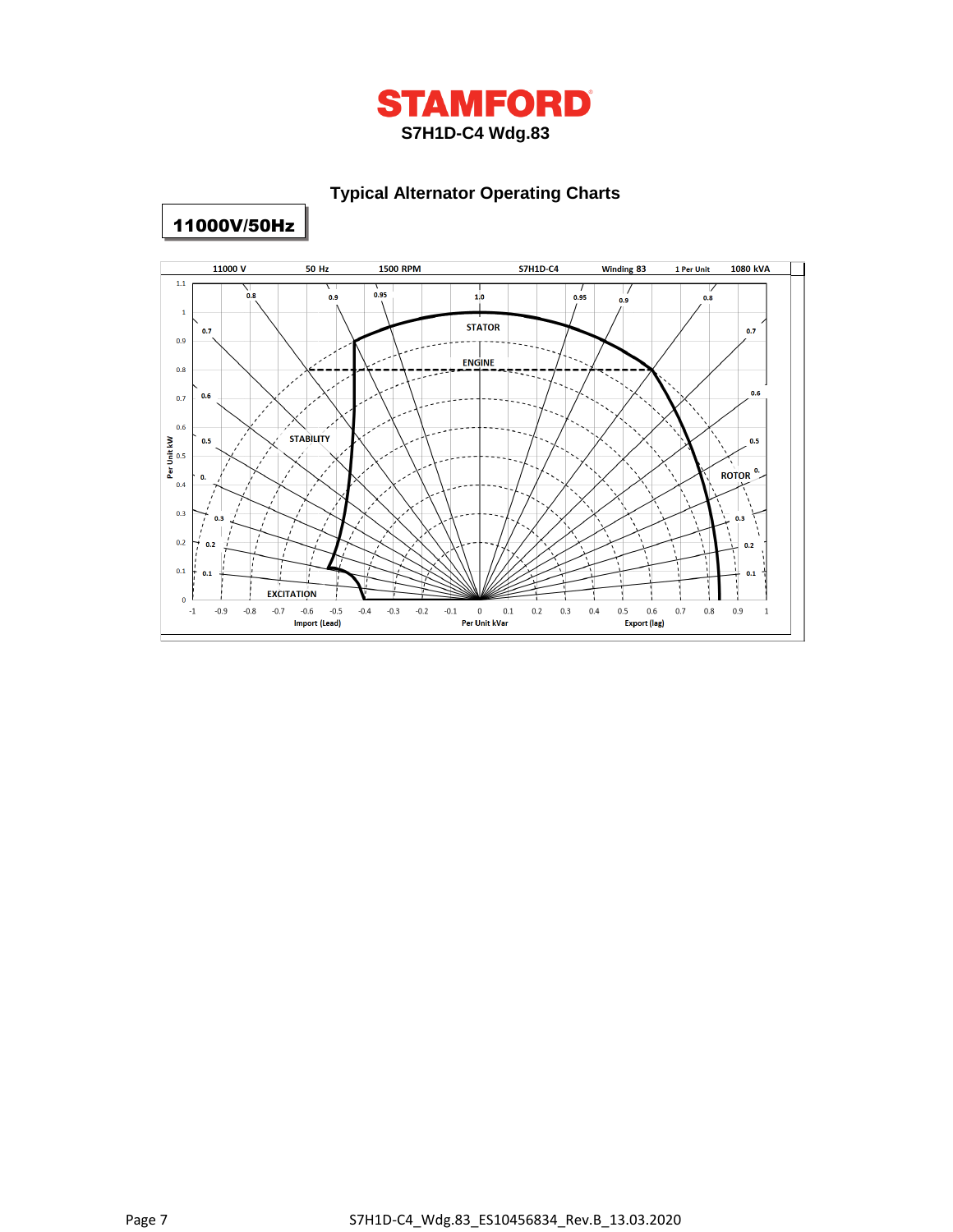

# **RATINGS AT 0.8 POWER FACTOR**

| Class - Temp Rise |                   | Standby - 163/27°C |       | Standby - 150/40°C |       | Cont. H - 125/40°C |       | Cont. F - 105/40°C |       |  |
|-------------------|-------------------|--------------------|-------|--------------------|-------|--------------------|-------|--------------------|-------|--|
|                   | Star (V)          | 10500              | 11000 | 10500              | 11000 | 10500              | 11000 | 10500              | 11000 |  |
| 50                | Parallel Star (V) | N/A                | N/A   | N/A                | N/A   | N/A                | N/A   | N/A                | N/A   |  |
| Hz                | Delta (V)         | N/A                | N/A   | N/A                | N/A   | N/A                | N/A   | N/A                | N/A   |  |
|                   | kVA               | 1185               | 1185  | 1155               | 1155  | 1080               | 1080  | 1000               | 1000  |  |
|                   | kW                | 948                | 948   | 924                | 924   | 864                | 864   | 800                | 800   |  |
|                   | Efficiency (%)    | 93.9               | 94.0  | 93.9               | 94.1  | 94.1               | 94.3  | 94.3               | 94.4  |  |
|                   | kW Input          | 1010               | 1008  | 984                | 982   | 918                | 917   | 848                | 847   |  |
|                   |                   |                    |       |                    |       |                    |       |                    |       |  |
|                   | Star (V)          |                    | N/A   |                    | N/A   | N/A                |       |                    | N/A   |  |
| 60                | Parallel Star (V) |                    | N/A   | N/A                |       |                    | N/A   |                    | N/A   |  |
| Hz                | Delta (V)         |                    | N/A   | N/A                |       | N/A                |       | N/A                |       |  |
|                   | kVA               |                    | N/A   | N/A                |       | N/A                |       | N/A                |       |  |
|                   | kW                |                    | N/A   | N/A                |       | N/A                |       | N/A                |       |  |
|                   | Efficiency (%)    |                    | N/A   | N/A                |       | N/A                |       | N/A                |       |  |
|                   | kW Input          |                    | N/A   |                    | N/A   | N/A                |       |                    | N/A   |  |

### **De-rates**

All values tabulated above are subject to the following reductions:

- 5% when air inlet filters are fitted
- 3% for every 500 meters by which the operating altitude exceeds 1000 meters above mean sea level
- 3% for every 5°C by which the operational ambient temperature exceeds 40°C @ Class H temperature rise (please refer to applications for ambient temperature de-rates at other temperature rise classes)
- For any other operating conditions impacting the cooling circuit please refer to applications

Note: Requirement for operating in an ambient exceeding 60°C and altitude exceeding 4000 meters (for <690V) or 1500 meters (for >690V) must be referred to applications.

# **Dimensional and Torsional Drawing**

For dimensional and torsional information please refer to the alternator General Arrangement and rotor drawings available on our website (http://stamford-avk.com/)

**Note:** Continuous development of our products means that the information contained in our data sheets can change without notice, and specifications should always be confirmed with Cummins Generator Technologies prior to purchase.